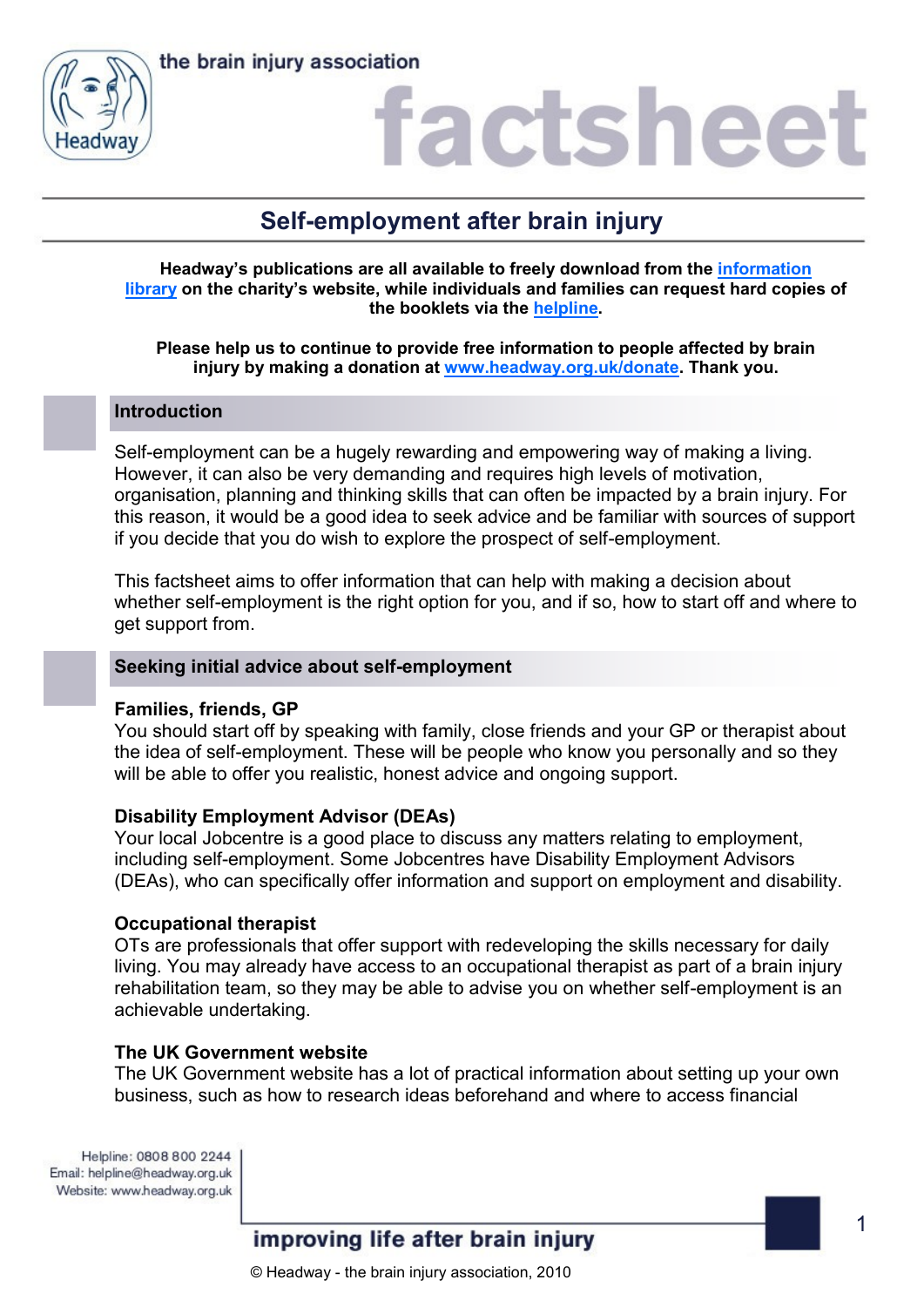



# factsheet

support. You can find this information from the following link: [www.gov.uk/starting-up-a](https://www.gov.uk/starting-up-a-business)[business.](https://www.gov.uk/starting-up-a-business) There is also a Business Support Helpline that you can contact on 0300 456 3565, or enquiries@businesssupporthelpline.org.

# **Other relevant schemes/ services**

There are a number of different services and schemes around the UK that are in place to offer support to people considering self-employment. Details of some of these are provided below.

It is important to note that not all of these services are experienced in offering support to people with a disability, and so they may not understand how brain injury can have an impact on employment related skills.

#### **Start Your Own Business**

This website offers a wide range of information on starting a new business. There are also downloadable resources available, such as a business start-up pack that consists of local contacts and template documents. For more information, visit [www.syob.net/uk.](http://www.syob.net/uk)

#### **Association of Disabled Professionals**

This is a registered charity that has been established to support disabled individuals in work, with a section on 'Running your own business'. For more information, visit [www.adp.org.uk.](http://www.adp.org.uk)

#### **Prince's Trust**

This is a registered charity that offers support to 18 to 30 year olds across the UK with starting a business and securing work through the Enterprise programme. There is also a helpline that you can contact on 0800 842 842. For more information, visit the 'Support for starting a business' section of the website at [www.princes-trust.org.uk/help-for-young](https://www.princes-trust.org.uk/help-for-young-people/support-starting-business)[people/support-starting-business.](https://www.princes-trust.org.uk/help-for-young-people/support-starting-business)

# **Local Enterprise agencies (England only)**

This is a network of Local Enterprise Partnerships that offer general advice and support to small businesses through a network of Growth Hubs across England. To locate your nearest Growth Hub, visit the following link: [www.lepnetwork.net/growth-hubs.](http://www.lepnetwork.net/growth-hubs/) There is also a Business Support Helpline that you can contact on 0300 456 3565.

#### **The British Library's Business and IP Centre**

The Business and IP Centre of the British Library offers online information on starting your own business. For more information, visit [www.bl.uk/business-and-ip-centre/start-your](http://www.bl.uk/business-and-ip-centre/start-your-business)[business.](http://www.bl.uk/business-and-ip-centre/start-your-business) Although the British Library is located in London, there are National Network sites across England as well.

Helpline: 0808 800 2244 Email: helpline@headway.org.uk Website: www.headway.org.uk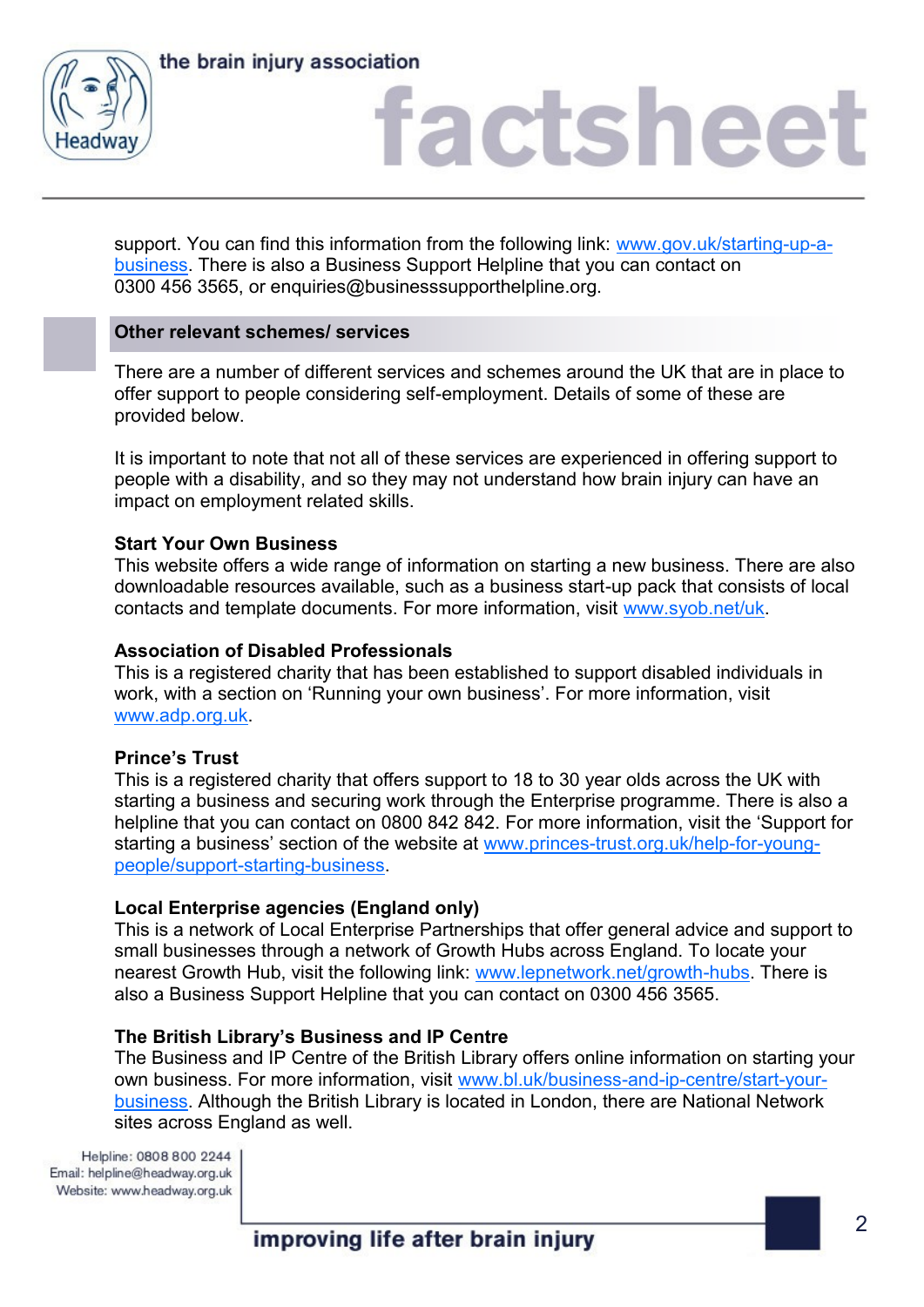



# factsheet

# **Business Wales**

This is a government service that offers information and support with setting up a business in Wales. For more information, visit [businesswales.gov.wales](businesswales.gov.wales/) or call the Business Wales helpline on 0300 060 3000.

# **Careers Wales**

This service offers useful information about starting your own business in Wales. For more information visit [www.careerswales.com/en/jobs-and-training/working-for-yourself/starting](http://www.careerswales.com/en/jobs-and-training/working-for-yourself/starting-your-own-business/)[your-own-business](http://www.careerswales.com/en/jobs-and-training/working-for-yourself/starting-your-own-business/) or call 0800 028 4844.

# **Business Gateway (Scotland only)**

This service offers free information and support with setting up a business in Scotland, including online support and workshops. For more information, visit [www.bgateway.com](http://www.bgateway.com/) or call 0300 013 4753.

# **Firstport (Scotland only)**

This agency offers information and support with setting up a business in Scotland, including seed funding, business advice and practical resources. For more information, visit [www.firstport.org.uk/about-firstport.](http://www.firstport.org.uk/about-firstport) 

# **Invest (Northern Ireland)**

This agency offers information and support with setting up a business in Northern Ireland. For more information, visit [www.investni.com](http://www.investni.com/C:/Users/publications/Documents/Berthold%20Akzidenz%20Grotesk%20BE%20Regular.zip) or call 0800 181 4422.

# **Northern Ireland Business Info**

This website has a section on starting a business, and offers information in the form of e-learning and videos. For more information, visit [www.nibusinessinfo.co.uk/start.](https://www.nibusinessinfo.co.uk/start)

# **The Guernsey Employment Trust**

This service offers employment support to people with a disability in Guernsey. For more information, visit [base-uk.org/about/members/guernsey-employment-trust.](http://base-uk.org/about/members/guernsey-employment-trust)

#### **Start Up (Guernsey)**

This organisation offers advisors and information about starting a business in Guernsey. For more information, visit [www.startup.gg/articles/planning-your-business.](http://www.startup.gg/articles/planning-your-business)

#### **The Jersey Government website**

The Jersey Government website offers lots of information about the support that is available with setting up a new business. For more information, visit [www.gov.je/Working/](http://www.gov.je/Working/StartBusiness/Pages/SettingUpBusiness.aspx) [StartBusiness/Pages/SettingUpBusiness.aspx.](http://www.gov.je/Working/StartBusiness/Pages/SettingUpBusiness.aspx)